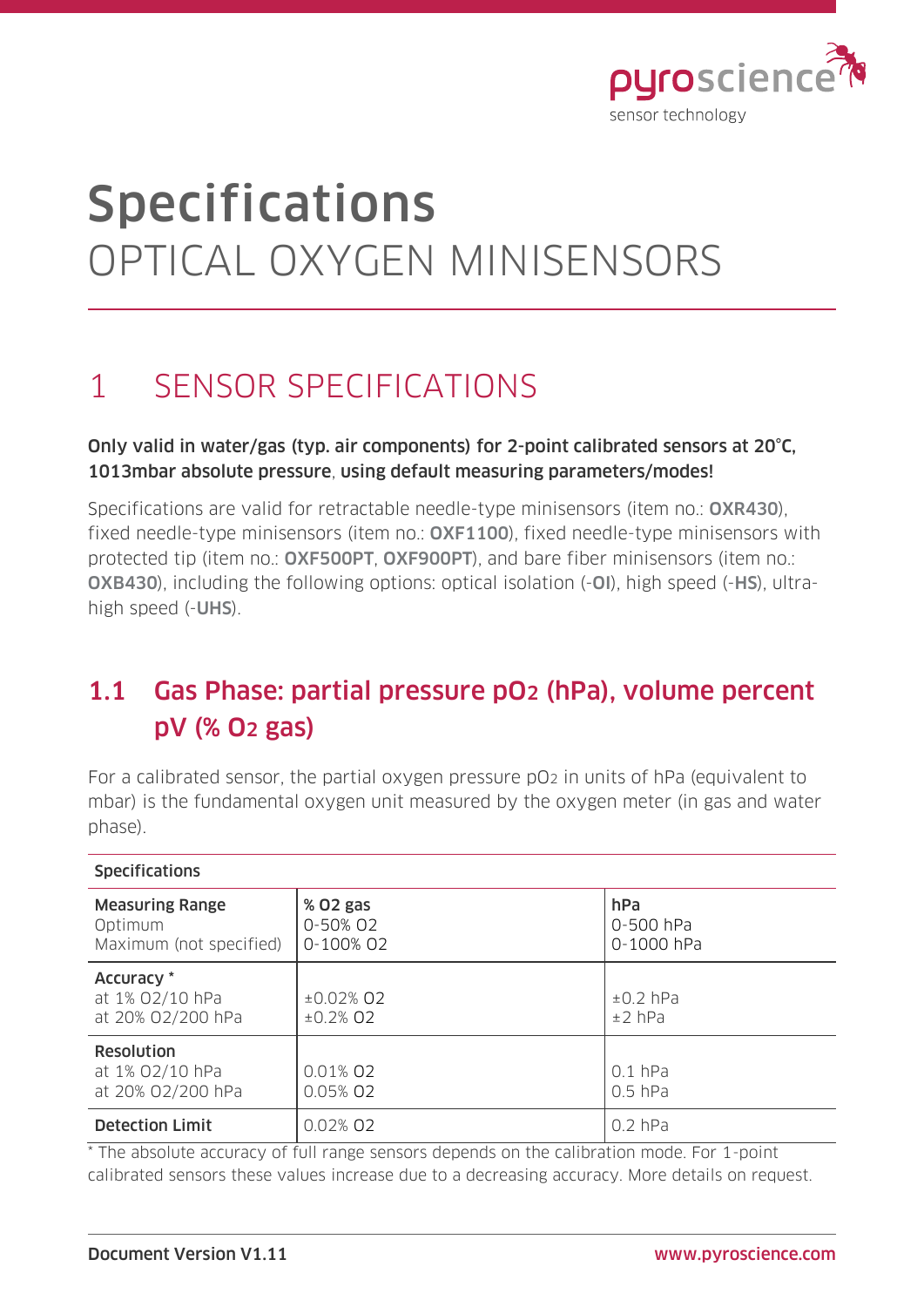### 1.2 Dissolved Oxygen: % air saturation, µmol/L, mg/L = ppm, mL/L

Oxygen dissolved in water can be expressed in % air saturation and in concentration units like  $\mu$ mol/L, mg/L (ppm), and mL/L. For details on calculation of dissolved oxygen units from partial pressure readings (interpolation formula based on temperature, atmospheric pressure and salinity), please see the respective sensor/oxygen meter manuals.

| <b>Specifications</b>                                             |                                                            |                                            |
|-------------------------------------------------------------------|------------------------------------------------------------|--------------------------------------------|
| <b>Measuring Range</b><br>Optimum<br>Maximum (not specified)      | % air saturation (a.s.)<br>$0 - 250\%$ a.s.<br>0-500% a.s. | $mg/L$ (ppm)<br>$0-22$ mg/L<br>$0-44$ mg/L |
| Accuracy *<br>at 5% a.s./0.44 mg/L<br>at 95% a.s./8.8 mg/L        | $\pm 0.1\%$ a.s.<br>$±1\%$ a.s.                            | $\pm 0.01$ mg/L<br>$±0.1$ mg/L             |
| <b>Resolution</b><br>at 5% a.s./0.44 mg/L<br>at 95% a.s./8.8 mg/L | $0.05%$ a.s.<br>$0.25%$ a.s.                               | $0.005$ mg/L<br>$0.025$ mg/L               |
| <b>Detection Limit</b>                                            | $0.1\%$ a.s.                                               | $0.01$ mg/L                                |

\* The absolute accuracy of the full range sensors depends on the calibration mode. For 1-point calibrated sensors these values increase due to a decreasing accuracy. More details on request.

### 1.3 General Characteristics

| Response Time (t90) ‡<br>Gas (standard / with $-$ OI)<br>Water (standard / with $-O$ I)<br>High Speed (-HS)<br>Ultra-High Speed (-UHS) | 0XR430/0XB430/0XF1100<br>$<$ 3 sec / $<$ 6 sec<br>$<$ 5 sec $/$ < 10 sec<br>$< 0.8$ sec<br>$< 0.3$ sec                                      |                    | OXF500PT/OXF900PT<br>$<$ 2 sec / $<$ 4 sec |
|----------------------------------------------------------------------------------------------------------------------------------------|---------------------------------------------------------------------------------------------------------------------------------------------|--------------------|--------------------------------------------|
| <b>Temperature Range</b>                                                                                                               | specified: $0^{\circ}$ C (32 $^{\circ}$ F) to 50 $^{\circ}$ C (122 $^{\circ}$ F)<br>not specified: -20°C (-4°F) to 70°C (158°F)             |                    |                                            |
| <b>Minimum Lifetime</b><br>data points                                                                                                 | standard $/ -01$<br>1,000,000                                                                                                               | -HS<br>< 1,000,000 | -UHS<br><<1,000,000                        |
| <b>Calibration Modes</b>                                                                                                               | 1-point and 2-point calibration; obligatory to calibrate in<br>gas (water) calibration standards for measurements in gas<br>(water) samples |                    |                                            |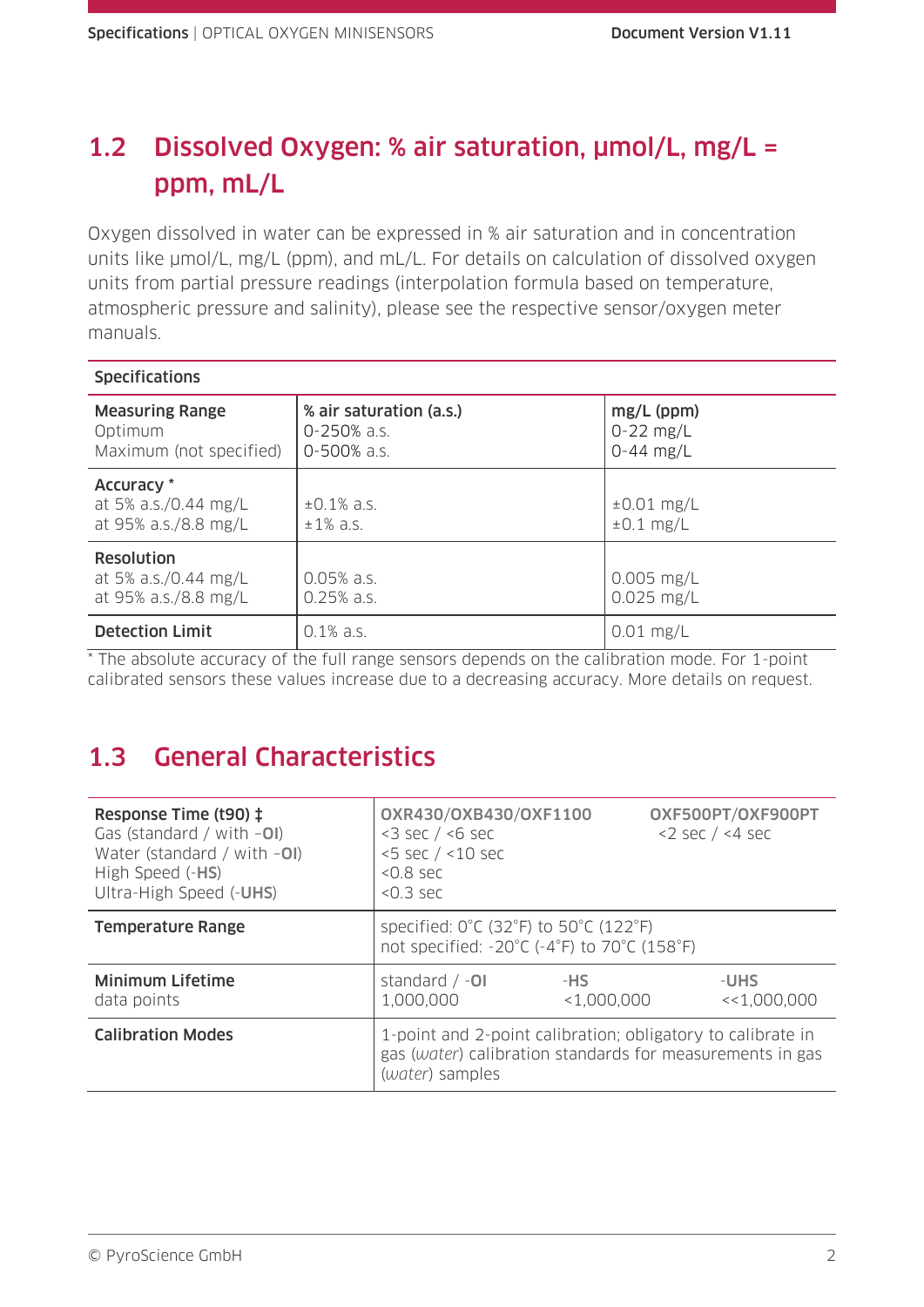| <b>Sensor Dimensions: OXR/OXF</b>                                                             | <b>OXR430</b>                                            | <b>OXF1100</b>                                                           | OXF500PT                                                                                                            | OXF900PT                                   |
|-----------------------------------------------------------------------------------------------|----------------------------------------------------------|--------------------------------------------------------------------------|---------------------------------------------------------------------------------------------------------------------|--------------------------------------------|
| Length without cable (ca.)                                                                    | 230 mm                                                   | 190 mm                                                                   | 190 mm                                                                                                              | 190 mm                                     |
| Shaft diameter (ca.)                                                                          | 8 mm                                                     | 8 mm                                                                     | 8 mm                                                                                                                | 8 mm                                       |
| <b>Needle Dimensions: OXR/OXF</b>                                                             | <b>OXR430</b>                                            | <b>OXF1100</b>                                                           | OXF500PT                                                                                                            | OXF900PT                                   |
| Length                                                                                        | 40 mm                                                    | 40 mm                                                                    | 40 mm                                                                                                               | $40 \text{ mm}$                            |
| Diameter                                                                                      | $1.1$ mm                                                 | $1.2 \text{ mm}$                                                         | $0.5$ mm                                                                                                            | $0.9$ mm                                   |
| Fiber and Sensor Tip: OXR/OXF<br>Fiber & tip diameter<br>Sensor tip position (rel. to needle) | <b>OXR430</b><br>430 µm                                  | <b>OXF1100</b><br>430 µm<br>$-6/0/+6/+12$ mm ca. 2-3 mm                  | OXF500PT<br>$230 \mu m$<br>0 <sub>mm</sub>                                                                          | OXF900PT<br>$230 \mu m$<br>0 <sub>mm</sub> |
| <b>Sensor Dimensions: OXB430</b>                                                              | $430 \mu m$                                              |                                                                          |                                                                                                                     |                                            |
| Fiber & tip diameter                                                                          | see image and text below                                 |                                                                          |                                                                                                                     |                                            |
| Tip geometry                                                                                  | $A = 20$ mm, B = 100mm (other stripping lengths optional |                                                                          |                                                                                                                     |                                            |
| Stripping lengths                                                                             | on request)                                              |                                                                          |                                                                                                                     |                                            |
| Cable length                                                                                  |                                                          |                                                                          | ca. 2 m or ca. 4 m (custom versions up to ca. 20 m)                                                                 |                                            |
| <b>Application Areas</b>                                                                      | consumption.                                             | Laboratory, industry, research.<br><b>NOT</b> for application in humans. | <b>NOT</b> for medical or any safety-critical application.<br><b>NOT</b> for application in food intended for human |                                            |

‡ Typical response times for 90% signal change. For liquids: measured for the transition from air into a stirred solution of 1% Na2SO3

### Tip Geometry: OXB430

True to scale drawings with outer jacket (brown), plastic coating (grey), optical fiber (pink) and oxygen sensitive REDFLASH indicator (green).

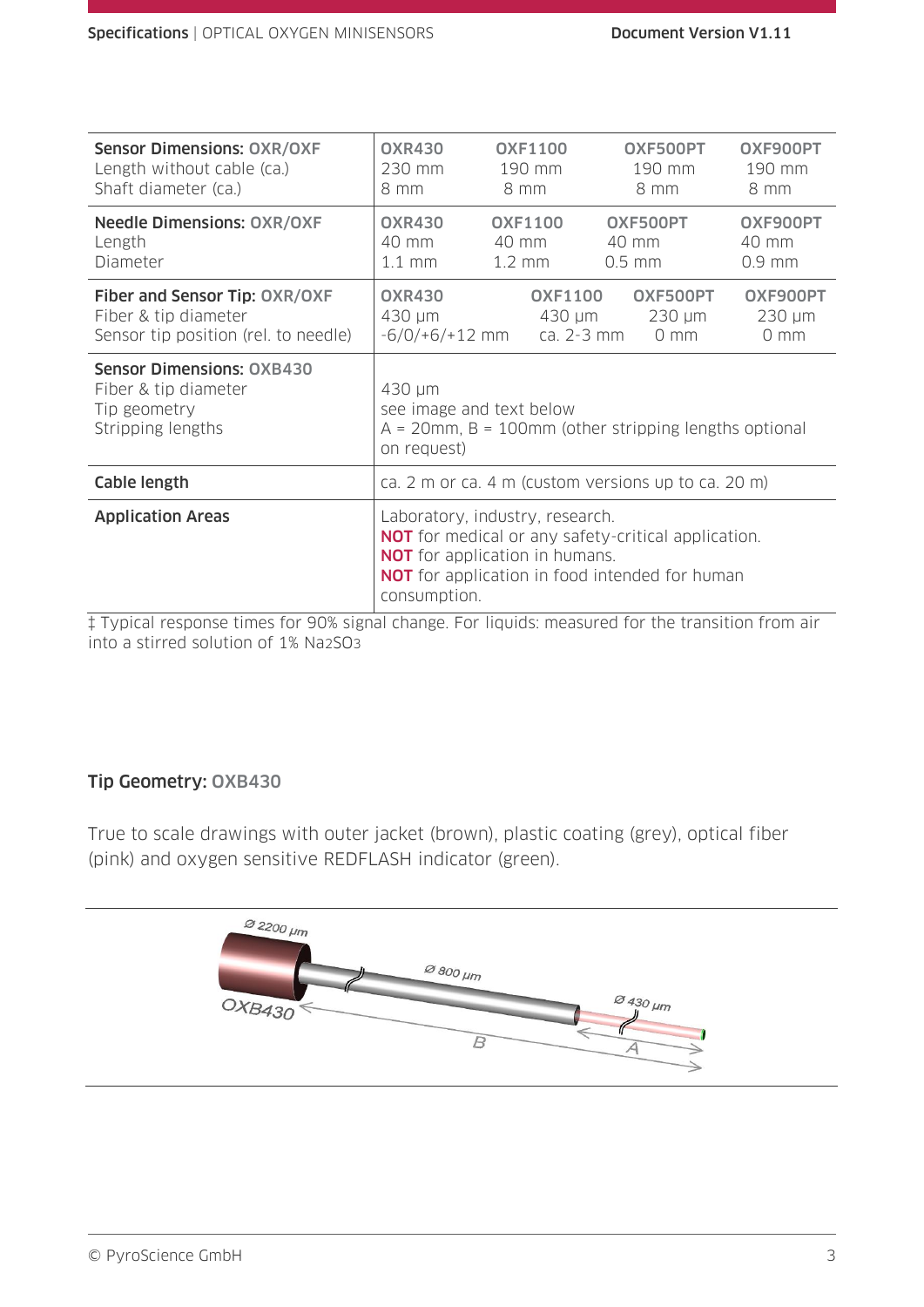# 2 APPLICABILITY AND CROSS-SENSITIVITY

|                                                                 | <b>Applicability</b> | Cross-Sensitivity | NO Cross-Sensitivity |
|-----------------------------------------------------------------|----------------------|-------------------|----------------------|
|                                                                 |                      |                   |                      |
| <b>Water/Aqueous solutions</b>                                  | $\times$             |                   |                      |
| Gas Phase (typ. air<br>components)                              | X                    |                   |                      |
| Ethanol <sup>1</sup> , <sup>2</sup>                             | short-term only      |                   |                      |
| Methanol <sup>1,2</sup>                                         | short-term only      |                   |                      |
| Isopropanol <sup>1,2</sup>                                      | short-term only      |                   |                      |
| Other organic solvents <sup>3</sup>                             |                      | X                 |                      |
| Chlorine gas (Cl <sub>2</sub> ), NO <sub>2</sub> gas,<br>bleach |                      | X                 |                      |
| pH 1-14                                                         |                      |                   | X                    |
| CO <sub>2</sub>                                                 |                      |                   | X                    |
| CH <sub>4</sub>                                                 |                      |                   | X                    |
| H <sub>2</sub> S                                                |                      |                   | $\times$             |
| Any ionic species                                               |                      |                   | $\times$             |

 $1$  Not applicable for sensors with optical isolation  $(-0)$ .

<sup>2</sup> Only diluted and after conditioning- contact <u>info@pyroscience.com</u> for more information.<br><sup>3</sup> Includes liquid solvents and solvent vapors